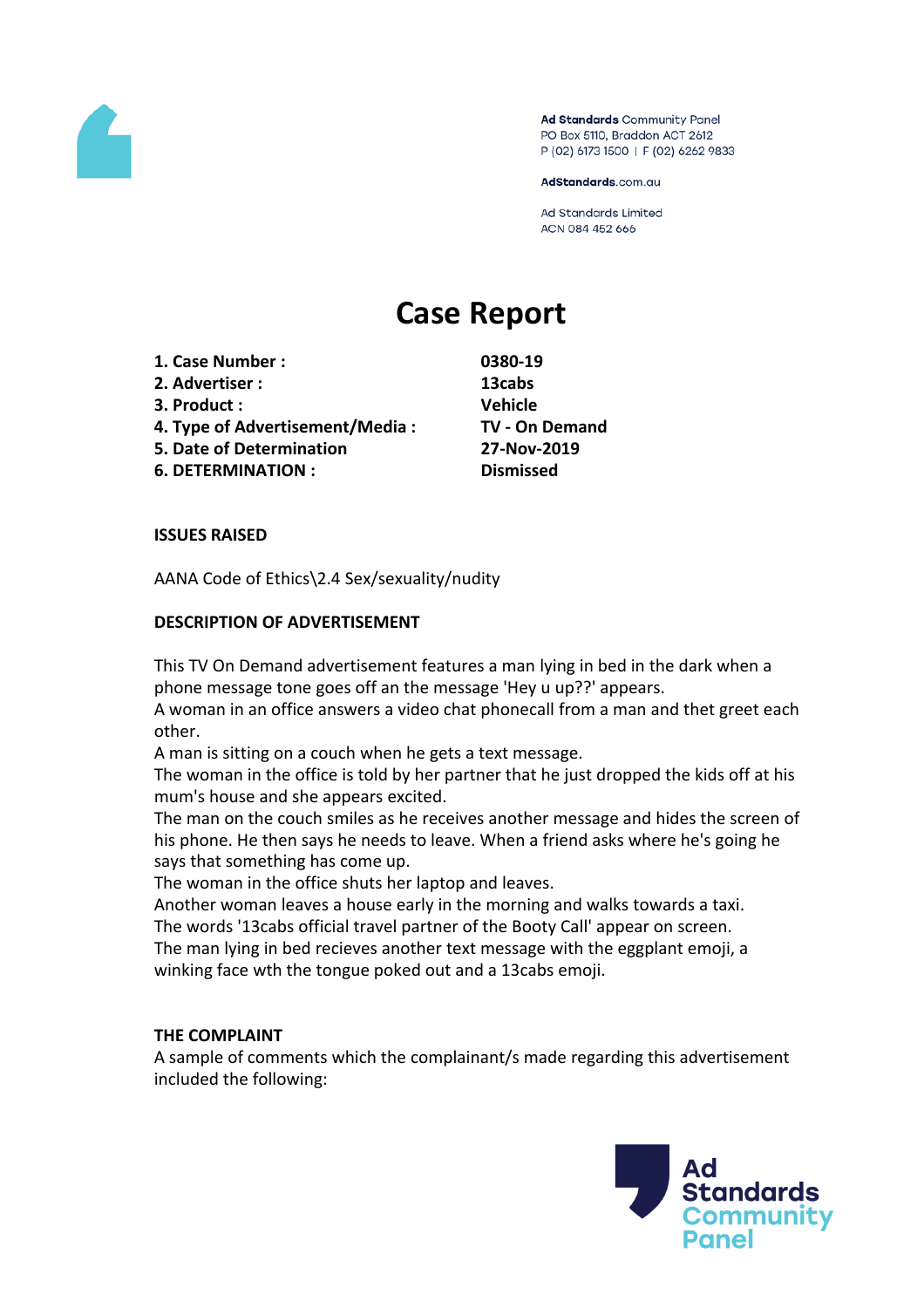

*The add I feel was inappropriate as they are advertising the cabs to pick you up and help drop you off to your BOOTY CALL really????? Im no prude but why do they feel the need to advertise it?? Also at the end there is a very inappropriate text with emojis with a emoji of an eggplant and mouth we all know what that means how disgusting any child could see this ad to and ask questions really where are 13CABS moral ethics????*

# **THE ADVERTISER'S RESPONSE**

Comments which the advertiser made in response to the complainant/s regarding this advertisement include the following:

*The entirety of this campaign, 'Official Travel Partner of…' is designed to tap into the relevant social commentary of the 13cabs audience group, aged 18 – 55. Therefore, it purposely references themes, trends and language that is commonly used in order to resonate directly with this audience.*

*Clear Ads reviewed the commercial and we have met all of their requirements. Ratings advice was given and has been adhered to. Please find attached Clear Ads' classification of the commercial which are the subject of the complaint.*

*The programming in which this commercial appeared was curated to ensure any themes or content fit within the parameters of the program being watched.*

*We have reviewed Section 4 – Sex, Sexuality or Nudity of the AANA Code of Ethics Practice Note (November 2018) and in response to complaint case number 0380-19, we are of the opinion that the commercial which is the subject of the complaint does not offend any of the criteria set out therein. In the commercial titled "Booty Call" the scenarios depicted are playful, modern and what we consider to be a 'slice of life situations'. They are not designed to cast judgement or acutely portray any specific person or people in a questionable way. Our passengers catch cabs for thousands of reasons on any given day or night and this scenario is a cheeky observation of just one of them. Throughout the entirety of the commercial, we do not see the 13cabs driver interacting with any passengers and there are no implications of any judgements being made by a driver. We draw the Community Panel's attention to the attached Clear Ads' classification of the advertisement in which they rated the commercial a 'P'.*

*Whilst we are of the view that our commercials do not breach the AANA's Code of Ethics, we will take into consideration the comments and concerns of the complainants for future advertising and marketing campaigns.*

### **THE DETERMINATION**

The Ad Standards Community Panel (the Panel) considered whether this advertisement breaches Section 2 of the AANA Code of Ethics (the Code).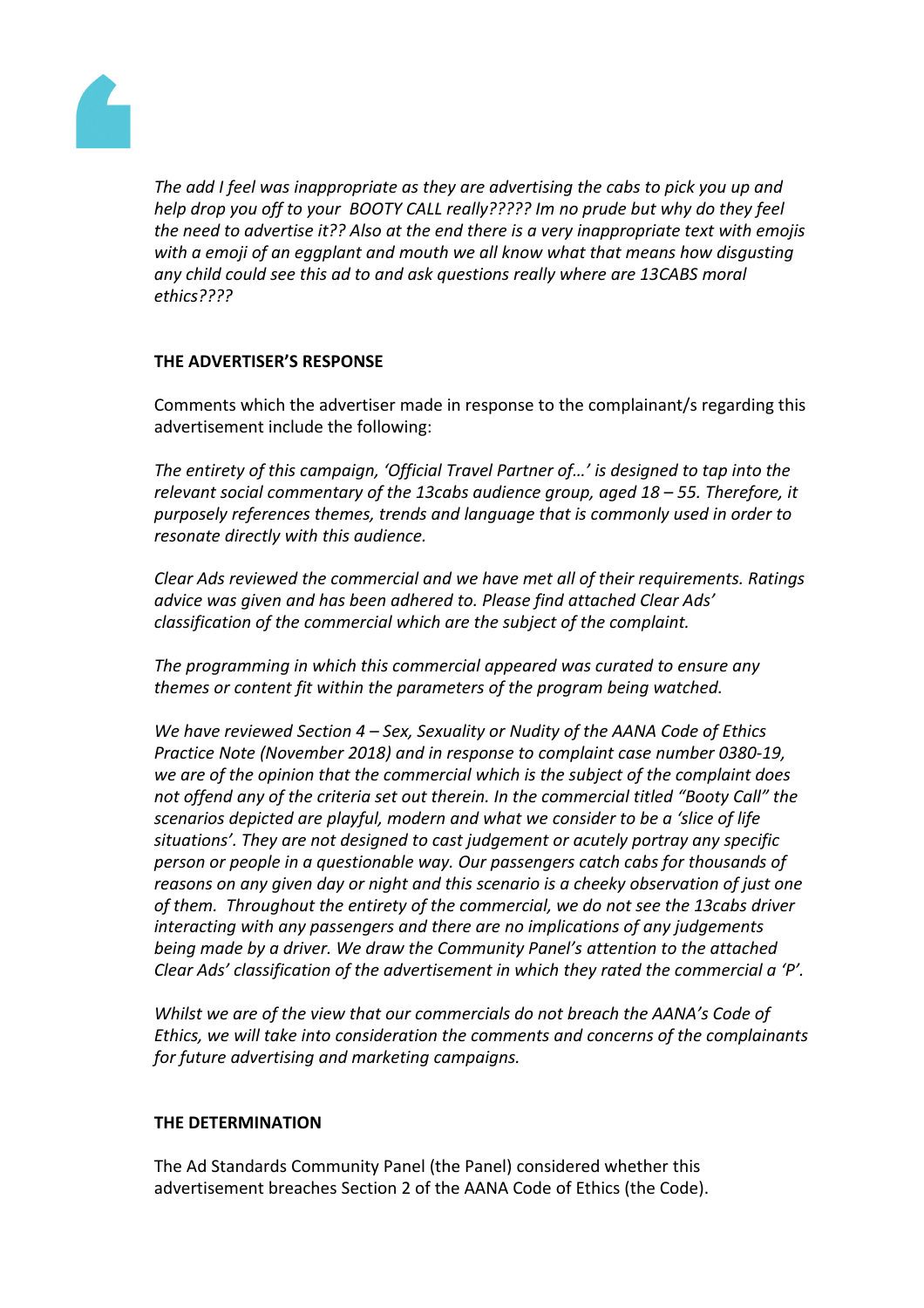

The Panel noted the complainant's concern that the advertisement contains sexual themes and is not appropriate for younger teenagers to view.

The Panel viewed the advertisement and noted the advertiser's response.

The Panel considered whether the advertisement was in breach of Section 2.4 of the Code. Section 2.4 of the Code states: "Advertising or Marketing Communications shall treat sex, sexuality and nudity with sensitivity to the relevant audience".

The Panel considered whether the advertisement contained sex, sexuality or nudity.

The Panel considered whether the advertisement contained sex. The Panel noted the dictionary definition of sex most relevant to this section of the Code of Ethics is 'sexual intercourse; sexually stimulating or suggestive behaviour.' (Macquarie Dictionary 2006). The Panel considered the advertisement did not contain sex.

The Panel considered whether the advertisement contained sexuality. The Panel noted the definition of sexuality includes 'sexual character, the physical fact of being either male or female; The state or fact of being heterosexual, homosexual or bisexual; sexual preference or orientation; one's capacity to experience and express sexual desire; the recognition or emphasising of sexual matters'. The Panel noted that the use of male or female actors in an advertisement is not of itself a depiction of sexuality.

The Panel considered that the reference to a 'booty call' was a reference to a sexual activity. The Panel noted the brief depiction of eggplant emoji at the end of the advertisement and considered that a reference to male genitals through the use of an emoji could be considered a recognition or emphasis of sexual matters. The Panel considered that the advertisement did depict sexuality.

The Panel then considered whether the advertisement contained nudity.

The Panel considered that all the people depicted in the advertisement are fully clothing and considered that the advertisement did not depict nudity.

The Panel then considered whether the advertisement treated the issue of sexuality with sensitivity to the relevant audience.

The Panel considered the meaning of 'sensitive' and noted that the definition of sensitive in this context can be explained as indicating that 'if you are sensitive to other people's needs, problems, or feelings, you show understanding and awareness of them.'

(https://www.collinsdictionary.com/dictionary/english/sensitive)

The Panel noted that the requirement to consider whether sexual suggestion is 'sensitive to the relevant audience' is a concept requiring them to consider who the